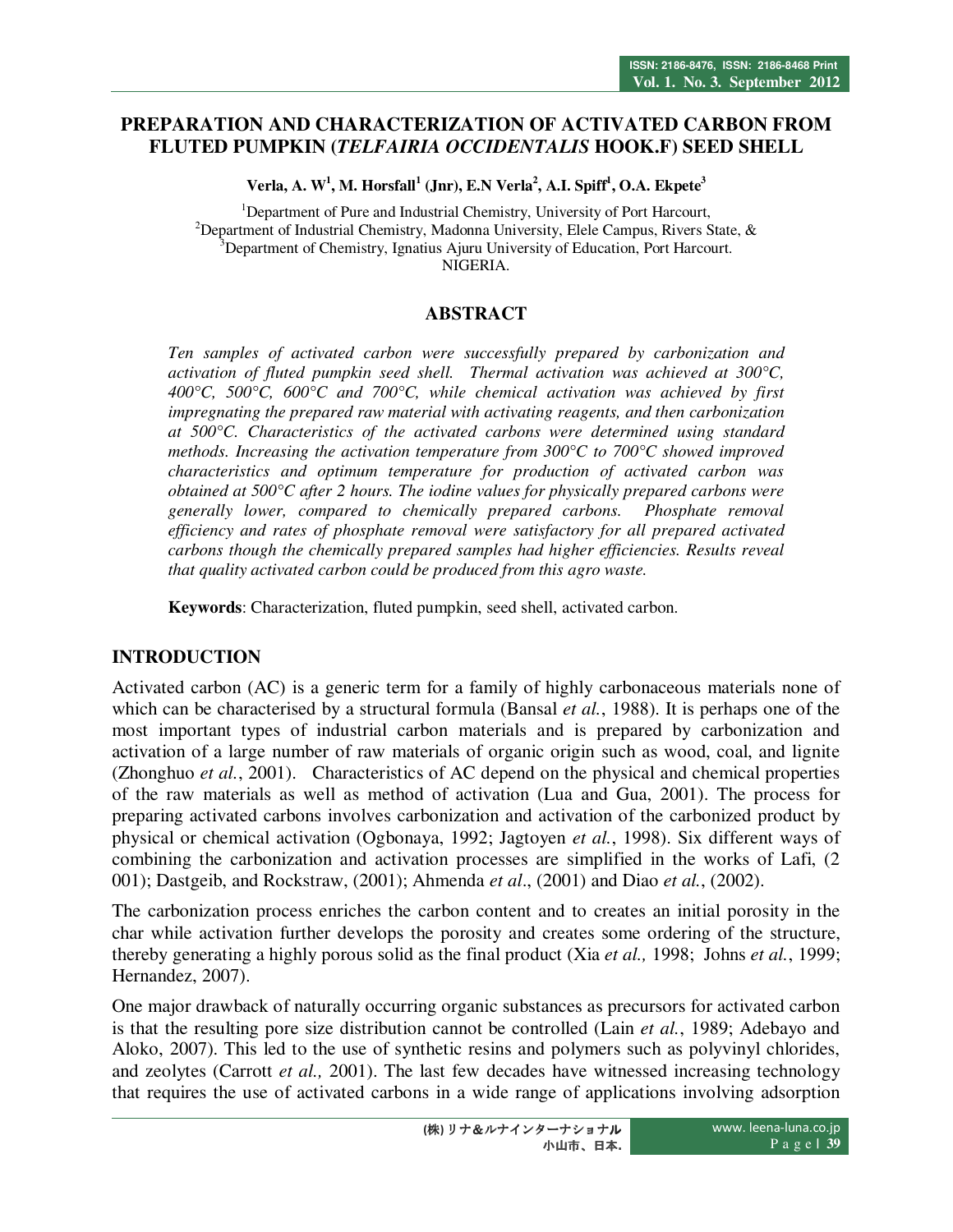(Njoku and Ubani, 2009; Melik, 2002). As a result of increasing demand for adsorbents locally available carbonaceous materials have proven worthy for producing ACs (Odozie and Akaranta, 1986; Sharat, 2008). In search of alternative sources and cheaper carbons, agro wastes with average carbon content of 35 percent have attracted the interest of researchers (Okiemmen *et al.*, 2007; Ekpete *et al.*, 2010).

Fluted pumpkin seed shell constitutes the largest morphological part of the plant. Seeds and leaves of this fruit have been investigated (Horsfall and Spiff, 2005; Agartemor, 2006; Sara *et al.,* 2008). Adesola *et al.,* (2006) reports that over 80 tonnes of waste is being produced yearly within the eastern states of Nigeria. Therefore by producing AC, wealth can be created from this waste, at same time cleaning the environment of this nuisance that has often been breathing grounds for rodents and mosquitoes in places where the plants is cultivated (Okolie and Nyanayo,1998 ; Okereke, 2006). In this study activated carbons were produced from fluted pumpkin seed shell and its determined characteristics reported.

# **MATERIALS AND METHODS**

#### **Sample Preparation**

Fluted pumpkin seed shells, (FPS) were collected from Madonna University, Elele Campus and were cut into smaller sizes about 2 x 2mm using a knife, then sundried for 16 days before milling with a hand propelled kitchen machine to increase the surface area. The puverised, FPS was put into polyethylene bags and preserved till use in the laboratory.

The procedure by Grigis (1999) with slight modifications was used. The milled substances were washed with distilled water and rinsed with 1% HCl, to remove water soluble impurities; such as metal ions and surface adhered particles. It was kept in 0.1M NaOH solution overnight to remove lignin and in 0.1 M CH3COOH to remove alkalinity developed due to NaOH. There after it was washed well with distilled water till the wash water became colorless and then dried at  $110^{\circ}$ C in an oven for two hours to get rid of moisture and other volatiles. The pretreated materials were then used for carbonization, activation and characterization.

# **Carbonization and Physical Activation**

This was carried out according to the method used by Abdul *et al.*, (2008). Five 100 g of 150- 300 µm particle size of the pre-treated raw material were in turns placed in platinum crucible and carbonized at different temperatures of 300, 400, 500, 600 and  $700^{\circ}$ C for 2 hours each. It was ensured that little or no oxygen is present during carbonization and activation by first filling the furnace with a stream of  $CO<sub>2</sub>$ . At the end of 2 hours the sample was allowed to cool to room temperature, removed and sieved with a 300µm sieve placed in an air tight bottle and labelled FAC300 $^{\circ}$ C, FAC400 $^{\circ}$ C, FAC500 $^{\circ}$ C, FAC600 $^{\circ}$ C and FAC700 $^{\circ}$ C respectively and collectively called physically prepared fluted pumpkin seed shell activated carbon (PFAC).

# **Chemical Activation and Carbonization With, H3PO4, H2SO4, Na2CO3, NaOH, NaCl**

Chemical activation was carried out according to the methods of Girgis, (1999), and Ajayi and Olawale, (2009) with slight modification. 30%wt of aqueous solution of sodium hydroxide (NaOH) was mixed with 50 g sample of particle size 2-to-2.8 mm in the ratio 1:6. The mixture was left to soak for 12 hours and later heated to form a paste. The paste was placed in a preprogrammed furnace and carbonized at  $500^{\circ}$ C for 1 hour in an inert atmosphere. The sample was allowed to cool to room temperature overnight. It was then removed, neutralized with HCl and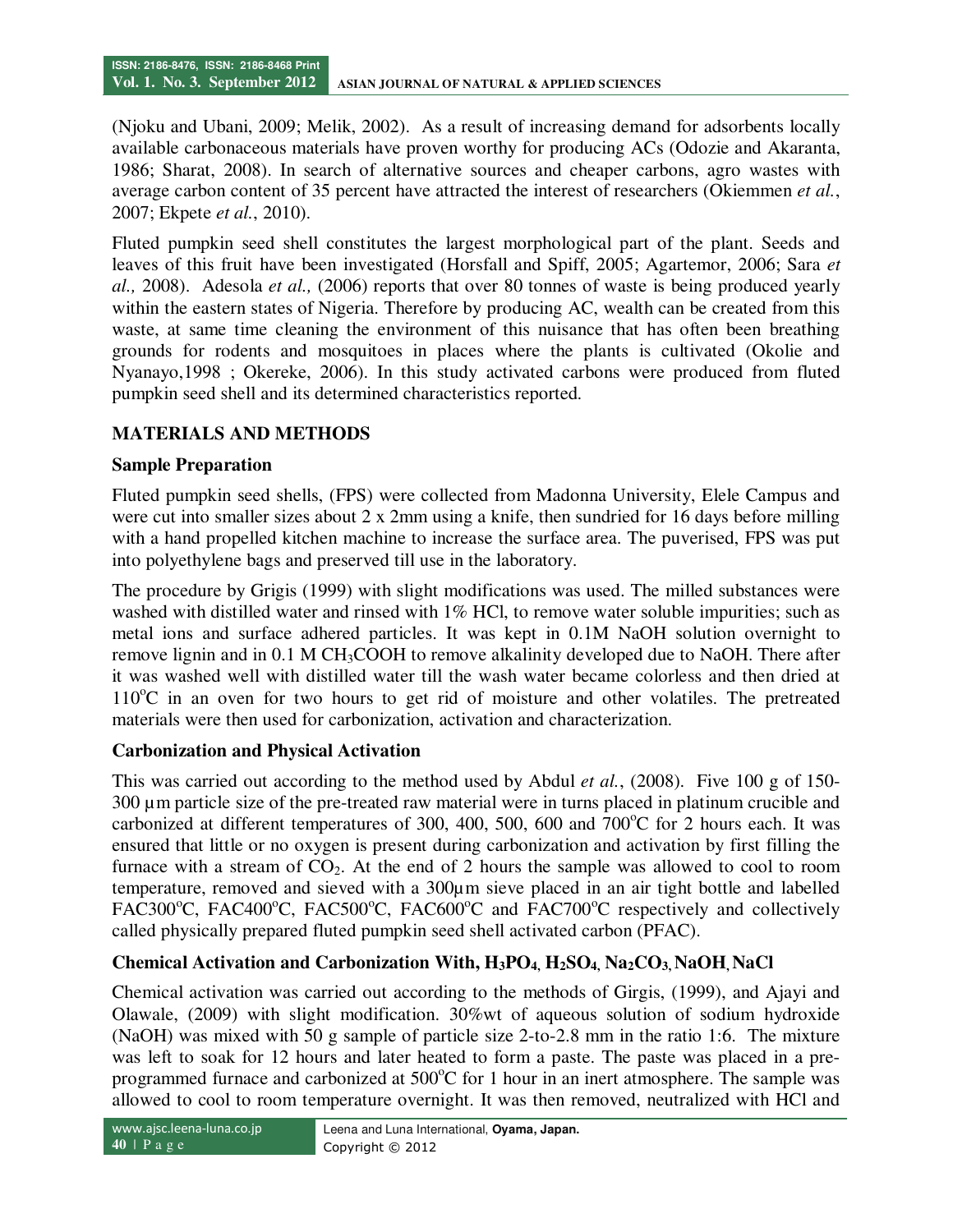washed with distilled water till the pH was constant. Then it was dried at  $105^{\circ}$ C in an oven and later removed to cool at room temperature. The carbon produced was sieved with 106 µm, put in an air tied bottle labeled FPMNaOHAC. This procedure was repeated with  $Na<sub>2</sub>CO<sub>3</sub>$ ,  $H<sub>2</sub>SO<sub>4</sub>$ , H3PO4, and NaCl neutralizing with HCl and NaOH as appropriate. The end products were put in air-tied containers and labeled as FPMNa2CO3AC, FPMNaClAC, and FPMH2SO4AC respectively and collectively called chemically prepared fluted pumpkin mesocarp activated carbon (CFAC).

| $S/N$ .                     | Sample code                           | <b>Short form</b> | Method used in activation process                               |
|-----------------------------|---------------------------------------|-------------------|-----------------------------------------------------------------|
| 1                           | FPMAC300                              | FAC1              | Using a Pt crucible at $300^{\circ}$ C in inert atmosphere.     |
| $\mathcal{D}_{\mathcal{L}}$ | FPMAC400                              | FAC <sub>2</sub>  | Pt crucible at $400^{\circ}$ C in inert atmosphere.             |
| 3                           | FPMAC500                              | FAC3              | Pt crucible activated at $500^{\circ}$ C in inert atmosphere    |
| $\overline{4}$              | FPMAC600                              | FAC <sub>4</sub>  | Pt crucible activated at $600^{\circ}$ C in inert atmosphere    |
| 5                           | FPMAC700                              | FAC <sub>5</sub>  | Pt crucible activated at $700^{\circ}$ C in inert atmosphere    |
| 6                           | FPMH <sub>3</sub> PO <sub>4</sub> AC  | FAC <sub>6</sub>  | Chemical method with $H_3PO_4$ activated at 500 <sup>°</sup> C. |
| 7                           | FPMNa <sub>2</sub> CO <sub>3</sub> AC | FAC7              | Chemical method using $Na2CO3$ and 500 <sup>°</sup> C.          |
| 8                           | FPMH <sub>2</sub> SO <sub>4</sub> AC  | FAC <sub>8</sub>  | Chemical method using $H_2SO_4$ at 500 <sup>0</sup> C           |
| 9                           | <b>FPMNaOHAC</b>                      | FAC <sub>9</sub>  | Chemical method using NaOH at $500^{\circ}$ C                   |
| 10                          | <b>FPMNaCIAC</b>                      | FAC10             | Chemical method using NaCl at $500^{\circ}$ C                   |

**Table 1: List of various carbons prepared by physical and chemical activation methods** 

FPMAC: Fluted pumpkin mesocarp activated carbon; PFAC: Physically prepared activated carbon (FAC1- FAC5); CFAC: Chemically prepared activated carbon (FAC6 - FAC1

#### **Determination of Ph and Conductivity**

The pH and conductivity were determined according to the method of ASTM D3838-80 with slight modification as follows; 1.0 g of each carbon was weighed and transferred into a 250 ml beaker and 100 ml of distilled water was added and stirred for 1 hour. Samples were allowed to stabilize and then pH measured using an electronic pH/Conductivity meter, Jenway 430 Model. The same samples were further used for electrical conductivity  $(EC)$  of the  $AC<sub>S</sub>$  and results read off in µS (Toles *et al*., 1998).

#### **Determination of Iodine Number**

This was done according to the ASTM D 4607-94 method as modified by Okuo and Ozioko (2001). 0.1 M sodium thiosulphate solution was titrated against 20.0 ml carbon sample free aliquot solution (prepared by centrifuging 0.5 g of the AC sample in 25.0 ml of 0.097 M iodine solution). Freshly prepared starch solution (5ml) was used as indicator.

Similarly the quantity of thiosulphate needed to titrate 20.0ml of the blank solution was determined. Each titration was carried out in triplicate and the average titre used in calculating the iodine value (IV) using equation 1:

*IN* = 
$$
\frac{v - x}{y} x \frac{v}{w} x M
$$
 (126.9) *mg of Iodine l g of carbon sample* ......... (1)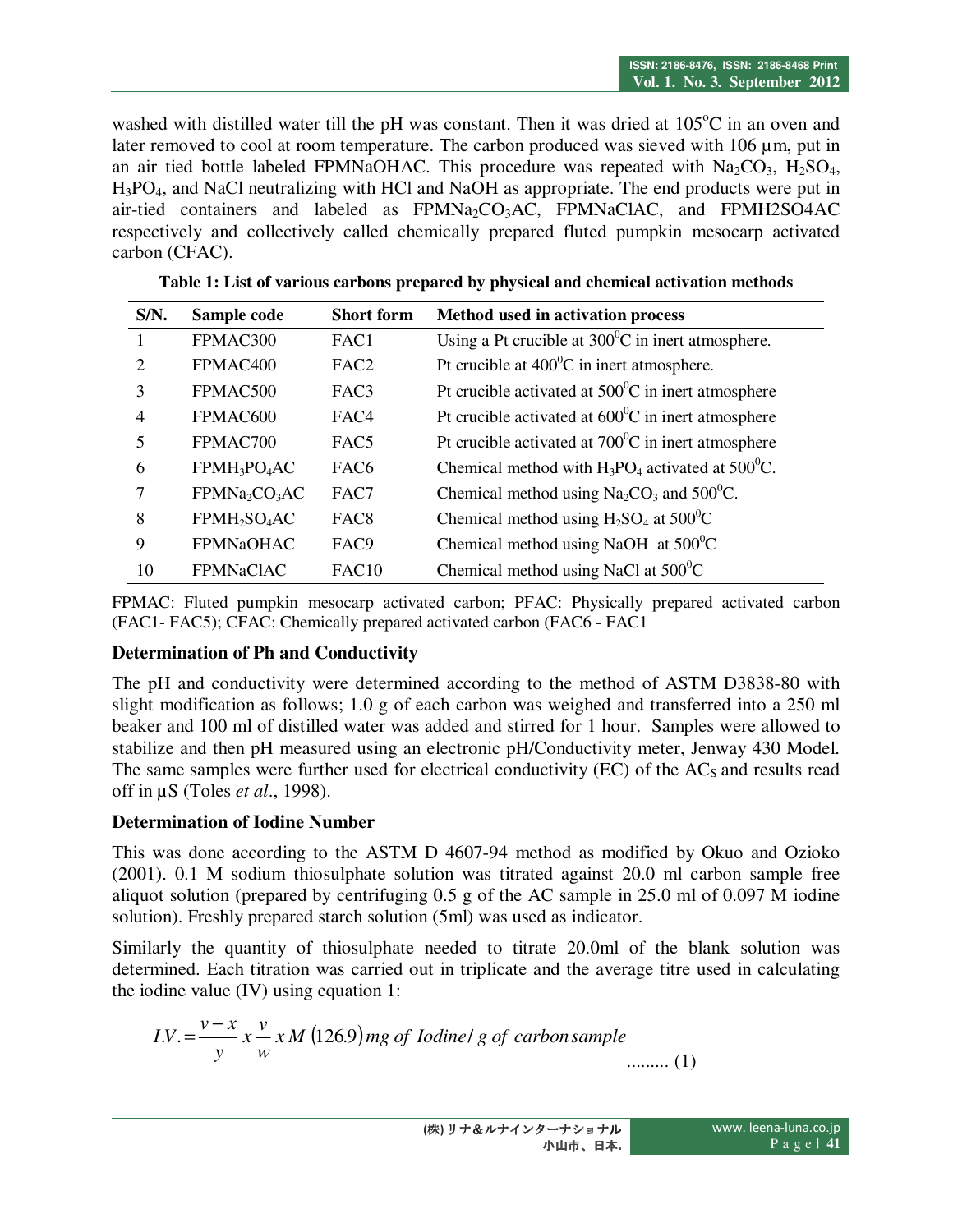Where  $x =$  volume of the thiosulphate used for carbon free aliquot,  $y =$  volume of thiosulphate used for blank solution,  $W =$  weight of sample,  $M =$  molarity of iodine solution used, and  $V =$ volume of iodine solution used for titration.

#### **Pore (Void) Volume Determination**

Each AC sample (1 g) was immersed in water and boiled for 15 mins. in order to displace air from the pores. The samples were superficially dried and reweighed. The pore volume was calculated as increase in weight ( $\partial w$ ) divided by the density ( $\ell$ ) of water at 20<sup>o</sup>C using equation 2

$$
\frac{\partial w}{\ell_{120}} = \text{pore volume}
$$
\n
$$
\dots \dots \dots \dots \dots (2)
$$

# **Ash Content Determination**

Ash content determination was done according to the ASTM D2866-94 method. Dry AC sample (1.0g) was placed in to a porcelain crucible and transferred into a preheated muffle furnace set at a temperature of  $1000^{\circ}$ C. The furnace was left on for one hour after which the crucible and its content was transferred to desiccators and allowed to cool. The crucible and content was reweighed and the weight lost was recorded as the ash content of the AC sample  $(W_{ash})$ . Then the % ash content (dry basis) was calculated from the equation.....5

$$
Ash = \frac{100W_{ash} (%)}{W_o}
$$
........(3)

Where  $w_0$  is the dry weight of carbon sample before ashing.

# **Moisture Content Determination**

Moisture content was determined according to ASTM 2867-99. Each AC sample (2g) was weighed and dried in a furnace continuously. The drying sample was constantly reweighed at a 10 mins interval until a constant weight  $(W_p)$  was obtained. The crucible and its content was retrieved and cooled in desiccators. The difference in weight (∂W) was recorded and the moisture content (MC) calculated from equation...4 as loss in weight on drying divided by initial weight of carbon multiplied by 100.

$$
MC = \frac{(2 - W_p)}{W_{o}^{1}} \times 100
$$
............ (4)

Where  $W_p$  = weight of Carbon retrieved from the furnace and  $W_o^i$  = initial dry weight of the AC sample.

# **Fixed Carbon Determination**

By assuming that the sulphur content was negligible in all cases the fixed carbon content (FC) was given as:

FC = (Ych-U-VC-Ash)/Ych(%)...............(5)

Where,  $VC = Volatile Content (\%)$ , Ash = ash content (%),  $U = Moisture content (\%)$ 

 $Y_{ch}$  = Carbon yield (%)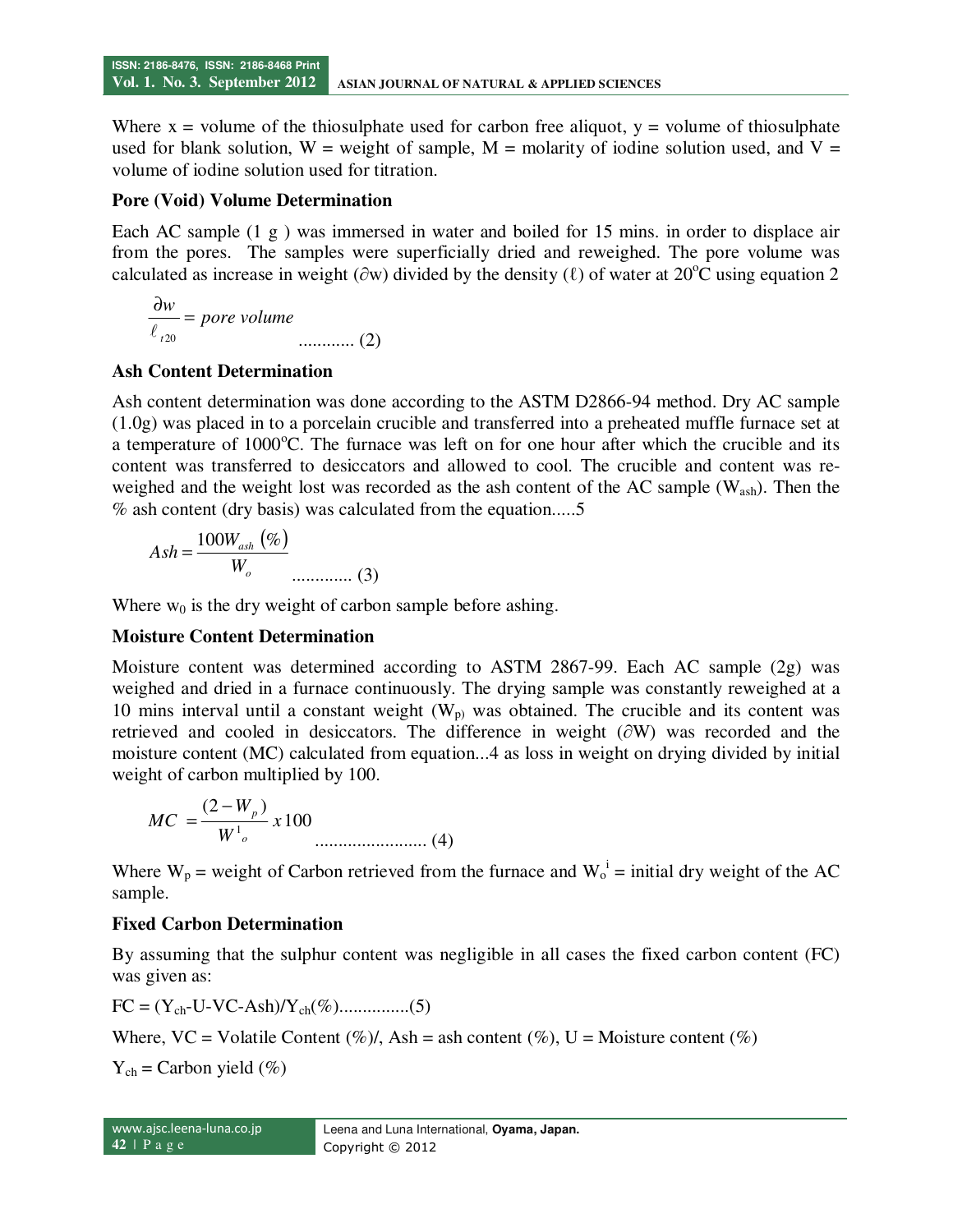# **Carbon Yield**

The total yields were determined after sample processing in terms of raw material mass. The dried weight, W<sub>o</sub> of each pre-treated sample was determined using Metler balance and the carbon yield calculated as Ych = - X 100............. (6)

Where  $Y_{ch}$  = Carbon yield (%); w = dried weight of AC prepared;  $W_0$  = pre-treated sample used in the carbonisation and activation processes

#### **Bulk Density and Porosity Determination**

A cylinder and an aluminium plate were each weighed. A sample of activated carbon was placed into the cylinder, reweighed and transferred into the aluminium plate and then oven dried to a constant weight at a temperature of  $105^{\circ}$ C for 60 mins. The weight of dry sample was recorded after drying. A cleaned, dried well-cooked density bottle was weighed. A small quantity of sample of activated carbon was taken and ground to powder; sieved using 110  $\mu$ m mesh size, and gradually put into the density bottle with a little amount of water added and weighed. The volume of void  $(V_v)$  was obtained by first determining the total volume of the cylinder  $(V_t = \pi r^2 h)$  used for the experiment and also determining the volume of the AC used: ............................... *s*  $S = G_s P$ *M*  $V_{S} =$ 

(7) Where  $r =$  radius of cylinder,  $h =$  height of cylinder,  $M_s =$  mass of cylinder,  $G_s =$  specific gravity,  $P_w$  = density of water. The volume of void  $(V_v)$  was obtained as

 $V_v = V_t - V_s$  (8)

*s w*

The bulk density and porosity were calculated as

*Bulk density* (*B.d*) = 
$$
\frac{mass \ of \ carbon \ sample}{volume}
$$
 ....... (9)

$$
Porosity (\eta) = \frac{Volume \ of \ void}{Total \ volume}
$$
.................(10)

# **Adsorption Experiment**

The adsorption capacity, which was expressed in terms of percent phosphate adsorbed, was carried out according to method by Ochonogor, (2005). Standard phosphate solutions were prepared by dissolving 1 g of anhydrous potassium phosphate in distilled water. Seventy five millilitre of  $0.5 \text{ g L}^{-1}$  of the potassium phosphate solution were placed in five 100 ml bottles each time with adsorbent doses of 2 gL<sup>-1</sup>. The contents were shaken in a vertical shaker for 3 hours to attain equilibrium concentration. After equilibrium the contents of the bottles were filtered through Whatman No. 1 filter paper and analyzed for residual phosphate concentrations (APHA *et al.,* 1998). The experimental procedure was repeated at different phosphate concentrations and percent phosphate calculated as change in phosphate concentration divided by initial concentration multiplied by 100.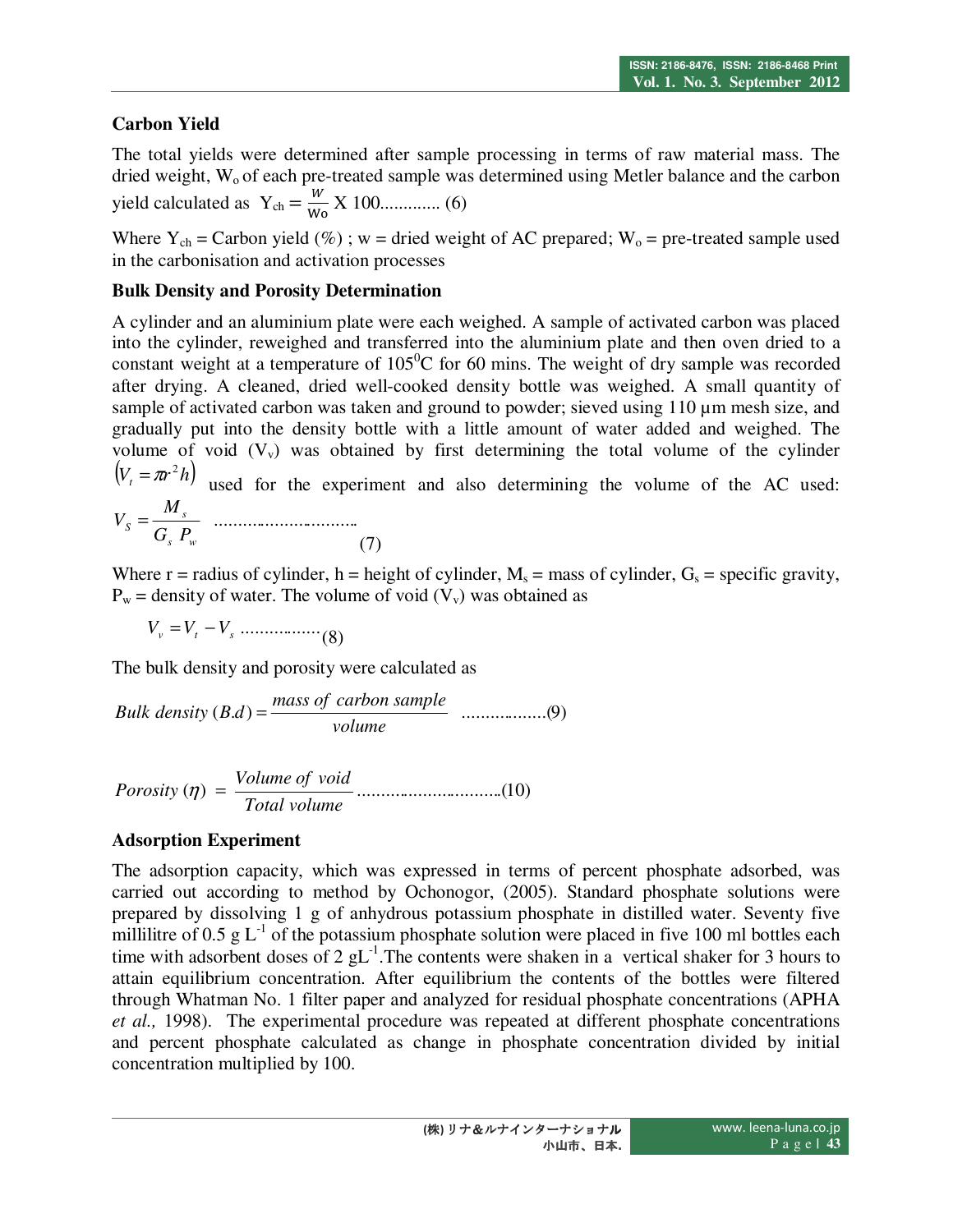#### **Determination of Energy values of carbons**

The energy values were determined by bomb calorimeter, Parr, model 1281 following the standard method ASTM D1989 – 95.

#### **STATISTICAL ANALYSIS**

Data obtained from this study was analyzed using SPSS version 10.0. Data for this study was reported as mean of triplicate analysis where appropriate. Difference in means was calculated using analysis of variance (ANOVA) at 0.05 level of significance.

#### **RESULT AND DISCUSSION**

Table 1 shows the list of activated carbons (ACs) prepared from fluted pumpkin mesocarp (FPM) and method of activation of each  $FAC_1$  to  $FAC_5$  were prepared by physical activation at same temperature as temperature of carbonization of biomass while  $FAC_6$  to  $FAC_{10}$  were chemically activated using,  $H_3PO_4$ ,  $H_2SO_4$ , NaOH, Na<sub>2</sub>CO<sub>3</sub>, and NaCl. The temperatures of carbonization and activation were carefully selected to maximize development of carbon molecular architecture. It was however observed that charring occurred only in cases where the atmosphere was partially inert. Carbonization was most preferred at  $500^{\circ}$ C and thus this was chosen as activation temperature for all CFACs. The range of changes in the properties of the carbons depends on the type of raw materials used, the way of obtaining them, the conditions of activation process (Buszek *et al.*, 2000). All carbons characterized were of a particle size of 100  $\mu$ m – 300  $\mu$ m using same raw materials and keeping time of activation constant throughout while varying temperature and activation method. The finer the particle size the better the access to the surface area and the faster the rate of phosphate adsorption of AC. This agrees with the work of Collin and Yii (2008). In vapour phase systems this needs to be considered against pressure drop, which will affect energy cost. Careful consideration of particle size distribution can provide significant operating benefits (Gimba and Musa, 2007).

It was noticed that the changes in characteristics of various activated samples were due to activation processes, activating reagent and temperature in accord with similar previous findings (Jagtoyen, 1998; Buszek *et al.,* 2000).

The pH of PFAC<sub>s</sub> were generally acidic and range from FAC<sub>3</sub> (6.3) to FAC<sub>4</sub> (6.8) except FAC<sub>5</sub> (7.6) that was nearly neutral. The pH values of CFACs where generally alkaline  $(7.6 - 8.7)$ , except FAC<sub>7</sub> (6.2) acidic. Carbons of pH 6-8 are useful for most applications (Okiemmen *et al.*, 2007; Khadija *et al.*, 2008). Therefore all ten ACs could be acceptable for most applications involving adsorption from aqeous solutions. It should be noted that distinctly acidic ACs are not desirable (Ahmedna *et al.,* 2006). Therefore in terms of pH, physical activation does not favor preparation of activated carbon from fluted pumpkin mesocarp. Too high pH indicates much contamination while too low pH indicates that acid wash was incomplete.

The conductivity for both PFACs and CFACs showed similar trends as pH, even-though, it was observed that the conductivities of CFACs were higher than those of PFACs. The conductivity test is important because it shows the presence of leachable ash which is considered an impurity and undesirable in AC. Good conductivity in ACs ranges from 51.85 µS to 70.75 µS (Khadija *et al.*, 2008). In comparison with commercial carbons most carbons prepared in this study exhibited high conductivity values thereby suggesting that acid and water wash may not have been able to reduce leachable ash to levels observed in commercial carbons. This could be due to presence of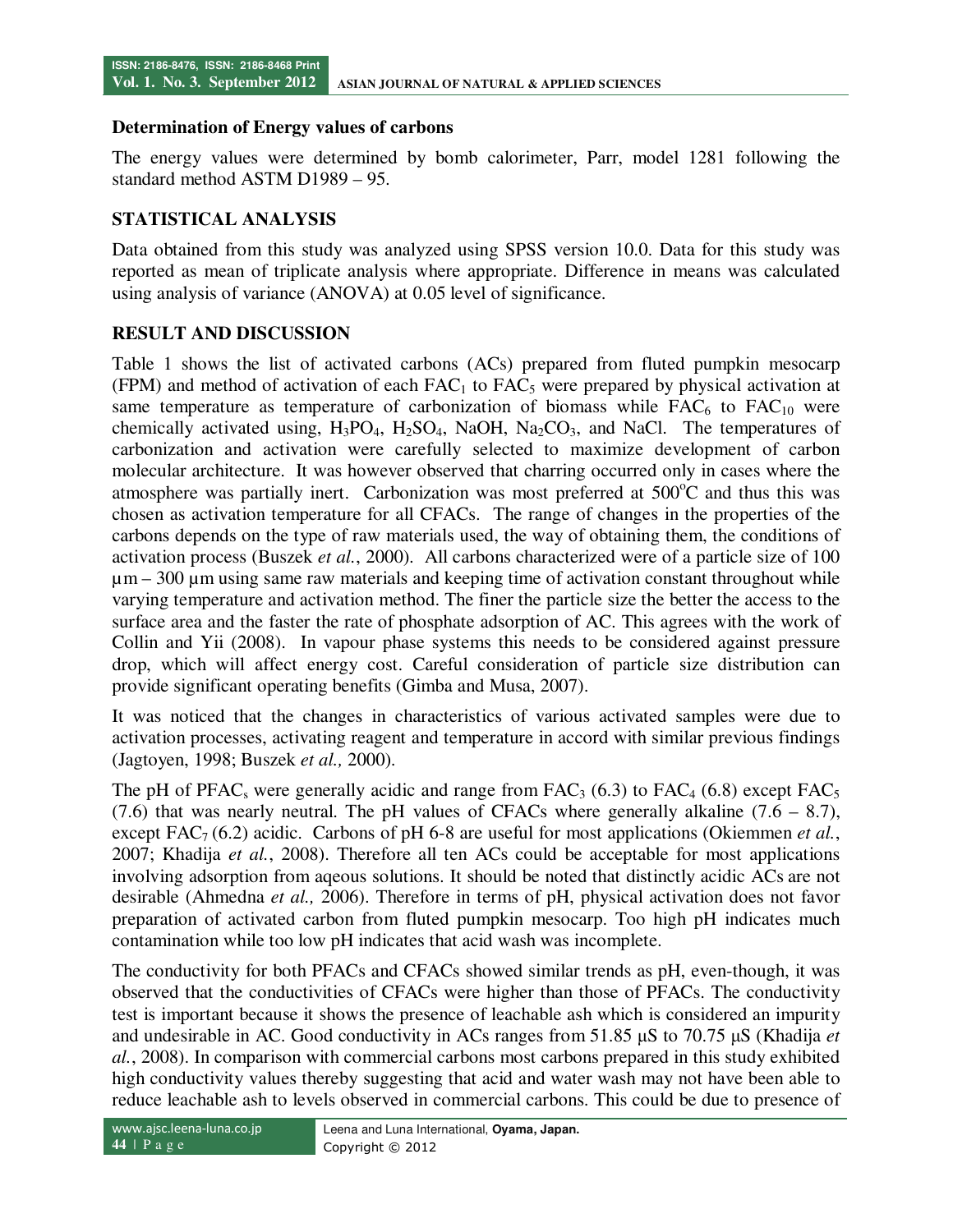substantial amounts of water soluble minerals remained in the ACs. Such high leach-able mineral content are unacceptable especially, for uses such as commercial sugar decolonization and water purification since ash is considered an impurity. Ash content indicates the quality of an activated carbon. It is the residue that remains when carbonaceous portion is burned off. The ash consists mainly of minerals such as silica and oxides of aluminum, iron, magnesium, and calcium (oxides). Ash contents of PFACs were generally higher than those of  $CFAC<sub>S</sub>$  with  $FAC<sub>10</sub>$  (10.9) having lowest ash content while  $FAC<sub>5</sub>$  (18) had the highest ash content amongst all ten AC samples.

The iodine number is the amount of iodine, in milligrams, adsorbed per gram of carbon when the equilibrium concentration  $(C_e)$  of iodine is 0.02 M. It has been established that the iodine number in mg/g gives an estimate of the surface area in  $m^2/g$  (Gergova *et al.*, 1994), and measures the porosity for pores with dimensions between 1.0 - 1.5nm (Collin *et al.*, 2006). The removal of iodine by the activated carbons is related to their porosity characteristics which determine the degree of accessibility of these molecules. A lower iodine number can be ascribed to the presence of pores narrower than 1.0 nm, which make up most of the structure of these carbons (Khadija *et al.,* 2008). For carbons prepared by physical activation, the mass of iodine absorbed was generally low (92 to 261 mg/g), whereas carbons prepared by chemical activation exhibited a higher iodine adsorption capacity (240-268 mg/g) indicating improved porosity. These carbons contain mostly micro pores with a small contribution of mesoporosity.

It should be noted here that all ten carbons samples showed  $(FAC<sub>1</sub>$  to  $FAC<sub>10</sub>$ ) lower iodine values implying lower surface areas than typical range of 500 to 1200 mg/g. AC recommended for water treatment, are to show iodine values ranging from 600 to 1100 mg/g (AWWA, 1991). Thus the ACs produced in this study are advisable for use in water treatment but could show lower efficiency if used for effluent treatment without additional treatment measures.

Bulk density is the mass of carbon that can be contained in a filter of a given solid capacity and the amount of treated liquid that can be retained by the filter cake. The higher the density the better the filterability of activated carbons. However, ACs with bulk density of 0.5  $g/cm<sup>3</sup>$  is adequate for decolourization of sugar (Khadija *et al.,* 2008). According to AWWA, (1991), lower limit of bulk density is  $0.25$  g/cm<sup>3</sup> for granular activated carbon could be put into practical use. (AWWA, 1991) .The bulk density of all PFACs were higher than this lower limit, and generally increased from lower temperature to higher temperature, activated carbons ranging from FAC<sub>1</sub> (0.48) activated at 300<sup>o</sup>C to FAC<sub>5</sub> (0.56) activated at 700<sup>o</sup>C. FAC<sub>4</sub> activated showed abnormally high bulk density of  $0.58$  g/cm<sup>3</sup>. The bulk densities of CFAC showed similar trend as iodine number, increasing from  $(FAC_5$  and  $FAC_6$ ) to  $(FAC_8$  and  $FAC_9$ ) and finally  $(FAC<sub>10</sub>)$ .

Pore volume for PFACs increased in the order,  $FAC_1 > FAC_2$  and  $FAC_4 > FAC_3 > FAC_5$ , while for CFACs pore volume increased as  $FAC_7 > FAC_6 > FAC_8$  and  $FAC_9 > FAC_{10}$  (Table 2). Pore volume supports the concept that porosity is better in CFACs than PFACs. Porosity determines adsorptive capacity and it could be predicted that CFACs will perform better in adsorption than PFACs. Larger pore volumes are advantageous in removing larger molecules from aqueous media, therefore CFACs showed better potentials of removing larger molecules from aqueous media than PFACs.

The carbon yield for PFAC ranged from 26 to 31% while CFAC showed a range of 23-37% carbon yield. These values are typical range for most AC prepared from agro waste. The highest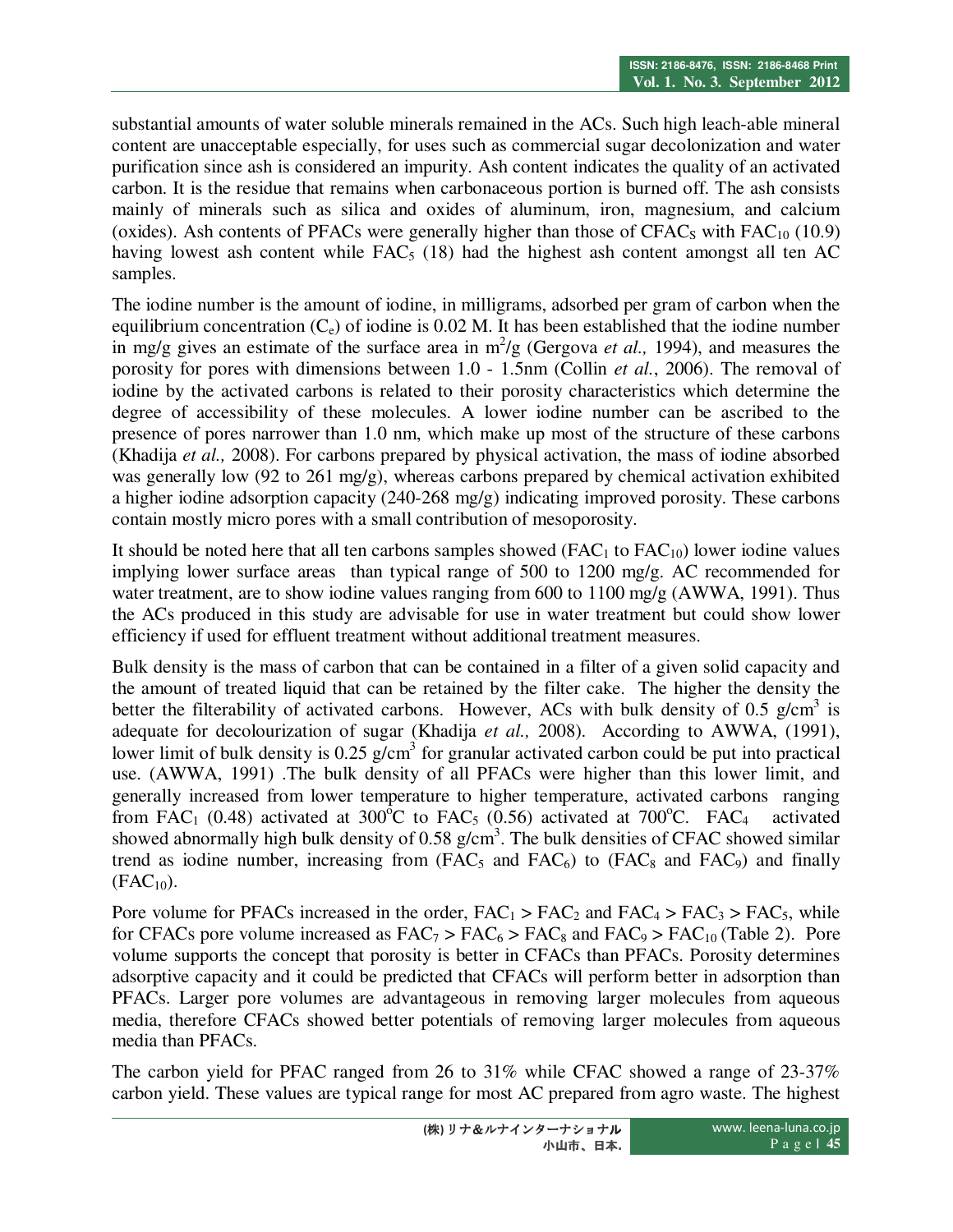fixed carbon amongst PFACs was observed for  $FAC_3$  (70.6) while  $FAC_2$  (60) was the lowest. Among CFACs fixed carbon ranged from  $FAC_6$  (64) to  $FAC_{10}$  (68). There was a wider range in fixed carbon values for PFAC than CFAC.

Moisture content tended to be unusually low for all FPMAC showing that these carbons were properly prepared and handheld. It should be noted that when exposed to air the AC are capable of adsorbing moisture from atmosphere. This normally could lead to high moisture content.

The energy values of the ACs carbons were in the order:  $FAC_6 > FAC_5 > FAC_1 > FAC_3 > FAC_4$  $>$  FAC<sub>7</sub>  $>$  FAC<sub>8</sub>  $>$  FAC<sub>2</sub>  $>$  FAC<sub>10</sub>  $>$  FAC<sub>9</sub>. Energy values indicate how close to carbon (allotrope graphite) the activated carbon is. Higher energy values indicate good carbonization and good activation process. Higher energy values show better quality activated carbon. Values for both PFACs and CFACs compared well but were all less than energy value of commercial activated carbon.

All PFAC showed increased phosphate adsorption capacity as contact time increased. Adsorption capacities ranged from 31.33  $\pm$  1.15 % as in FAC<sub>2</sub> at a contact time of 2 hours to 58.67 $\pm$ 1.12 % as in  $FAC<sub>5</sub>$  at contact time of 6 hours. The rates of phosphate adsorption with contact time for PFACs and CFACs are shown in figure I and 2 respectively. Figure 1 further supports the claim that  $FAC<sub>5</sub>$  had better adsorption characteristics. The rates take similar shapes primarily because the adsorption condition , adsorbate and adsorbent were identical. However, the rates all seem to level off starting from contact time of 4 hours. This could be a result of exhausted sites for adsorption in carbons. Notice that at contact time of 6 hours the rates of time are significantly close in their value.

The phosphate adsorption capacity for CFAC ranged from FAC6 (50.60  $\pm$  1.15) to FAC10  $(69.70 \pm 0.58)$ . All CFAC had phosphate capacities higher than 50% after 1 hour and a general decrease at higher contact times. At all higher contact times the phosphate adsorption capacities were basically the same. At 1 hour contact time both PFAC and CFAC showed good rates of adsorption of phosphate. As time increased the rates of adsorption decreased drastically. Notice that such a decrease is highest between contact time of 1 hr and 2 hours, followed by a gradual decrease. It could be explained in terms of carbon active sites (CAS). At the beginning the active sites are many and the surfaces are still largely vacant (Gergova *et al.,* 1994). With time the CAS are consumed and so the rate of adsorption of adsorption drops, at contact time of 6 hours the rate of adsorption of phosphate drops to minimal compared to the initial phosphate adsorbed.

# **CONCLUSION**

The present study has revealed that valuable adsorbents could be recovered from fluted pumpkin mesocarp given the renewable, cheap abundant source of this waste. Result of this study could provide activated carbon consumers with cost effective and environmentally friendly alternative sources. Though most characteristics were generally below expected standard values, activated carbons prepared by physical activation were better adsorbents than those prepared by chemical activation even though the chemically prepared carbons exhibited better characteristics. The variations in characteristics were a function of activation process, activating reagent and temperature. However the detailed chemical nature and surface of both PFAC and CFAC are important for explaining the observed differences in adsorption and characteristics.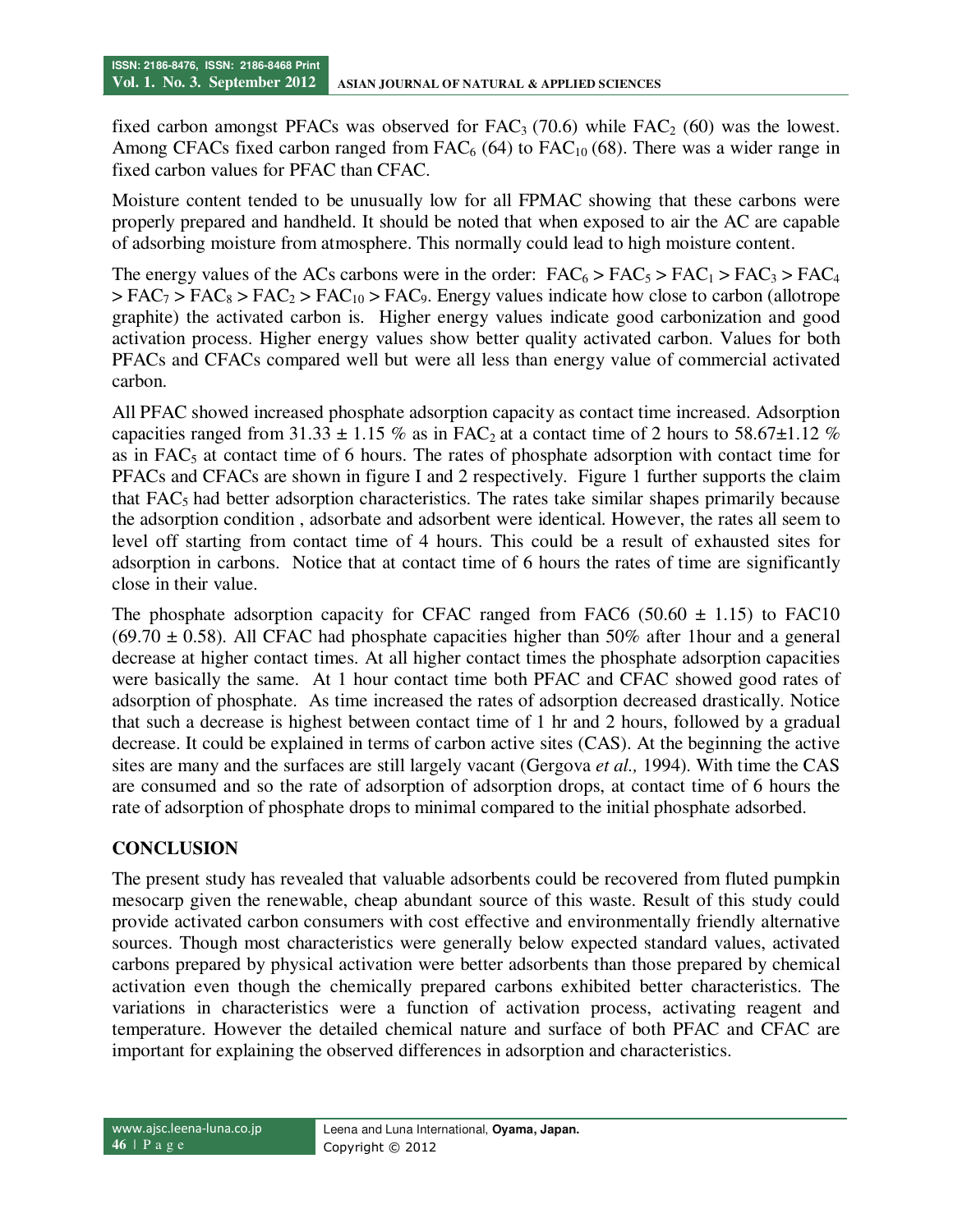|                   |     | pH Cond. | IV  | <b>Bd</b> | <b>PV</b>            | <b>CY</b> | FC   | MC \ | Ash | EV    | PA |
|-------------------|-----|----------|-----|-----------|----------------------|-----------|------|------|-----|-------|----|
| FAC1              | 6.7 | 128      | 92  | 0.32      | $2.4 \times 10^{-6}$ | 28        | 68.0 | 2.2  | 14  | 18050 | 68 |
| FAC <sub>2</sub>  | 6.5 | 192      | 107 | 0.34      | $2.7 \times 10^{-6}$ | 28        | 60.0 | 2.6  | 14  | 14990 | 52 |
| FAC3              | 6.2 | 209      | 210 | 0.36      | $3.2 \times 10^{-6}$ | 31        | 70.6 | 2.1  | 12  | 17408 | 67 |
| FAC4              | 6.8 | 223      | 98  | 0.42      | $2.7 \times 10^{-6}$ | 30        | 64   | 2.0  | 13  | 16995 | 65 |
| FAC5              | 7.6 | 252      | 261 | 0.37      | $3.4 \times 10^{-6}$ | 36        | 65.6 | 1.9  | 18  | 18266 | 64 |
| FAC6              | 8.2 | 265      | 240 | 0.36      | $3.8 \times 10^{-6}$ | 30        | 64.0 | 4.2  | 16  | 19092 | 50 |
| FAC7              | 6.2 | 295      | 246 | 0.38      | $3.4 \times 10^{-6}$ | 31        | 68.0 | 3.0  | 13  | 16560 | 48 |
| FAC8              | 8.6 | 310      | 245 | 0.36      | $4.0 \times 10^{-6}$ | 37        | 68.6 | 2.7  | 11  | 16204 | 59 |
| FAC9              | 8.6 | 311      | 245 | 0.32      | $4.0 \times 10^{-6}$ | 37        | 68.6 | 2.7  | 11  | 16204 | 47 |
| FAC <sub>10</sub> | 7.6 | 301      | 268 | 0.35      | $4.1 \times 10^{-6}$ | 40.2      | 68.5 | 3.6  | 09  | 14186 | 58 |

**Table 2: Physicochemical characteristics of prepared activated carbons** 

Cond. Conductivity ( $\mu$ S), IV: Iodine value (mgI/g), Bd: Bulk density (g/ml), PV: Pore volume (m<sup>3</sup>/g), CV: Carbon yield (%), MC: Moisture content (%), Ash: Ash content (%), EV: Energy value (J/g), PA: Phosphate adsorption capacity (% g phosphate), FC; fixed carbon.



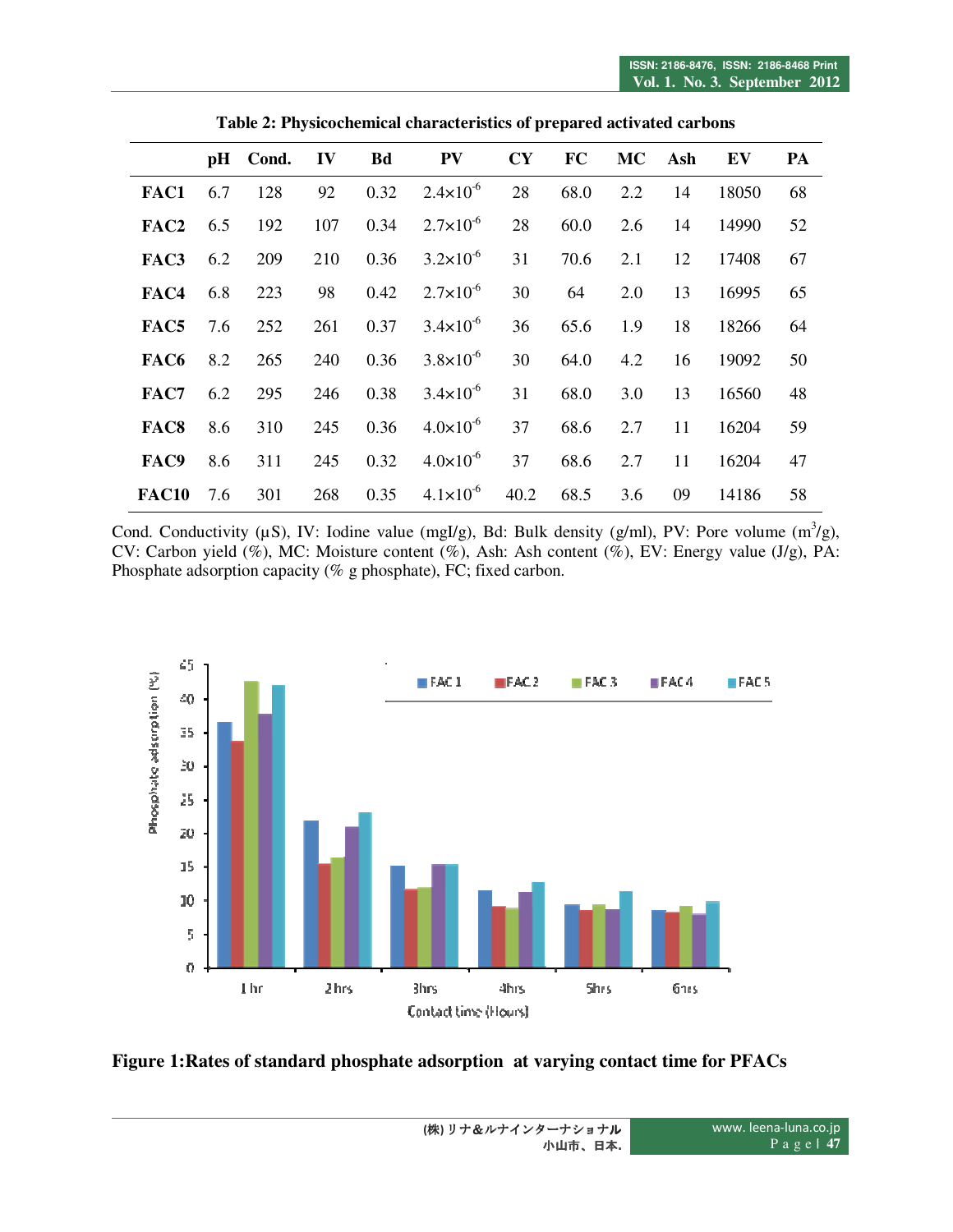

**Figure 2: Rates of standard phosphate adsorption at varying contact time for CFACs**

# **ACKNOWLEDGEMENTS**

The authors express deep gratitude to the Director; Centre for Energy Research University of Nigeria Nsukka, for the use of certain scientific instruments, and the expertise of Mr. Ofomata Anthony Chibuzo the chemical analyst, and Engineer Clement of Federal Environmental Laboratory, Imo state**.** 

# **REFERENCES**

Abdul, R. Yacob Z., Abdul, M., Ratna, S., Dewi, D. & Vincinisvarri, I. (2008). Comparism of various sources of high surface area activated carbons prepared by different types of activation. *The Malaysian Journal of Analytical Sciences*, 1 (1), 12.

Adebayo, G. A. & Aloko D. F. (2007). Production and characterisation of activated carbon from agricultural waste (Rice-husk and Corn-cob). *Journal of Engineering and Applied Sciences*, 2 (2), 440-444.

Ahmedna M, Clarke,S.J Rao, R.M Marshall,W. E. & Johns, M.M. (2006). Use of filtration and buffers in raw sugar color measurement. *Journal of Science Food and Agriculture,* 75, 109-116.

Ahmedna M., Marshall W.E. & Rao R.M. (2001). Production of granular activated carbons from select agricultural by-products and evaluation of their physical, chemical and adsorption properties*. Bioresource Technology,* 71(2), 113-123.

American Water Works Association, AWWA, (1991). Standards for granular activated carbons American Water Works Association, ANSI/AWWAB604-90 Denver Co.

Bansal, R.C, Donnet, J. Stockkli, F. (1988). *Active Carbon* Marcel Dekker Inc.New York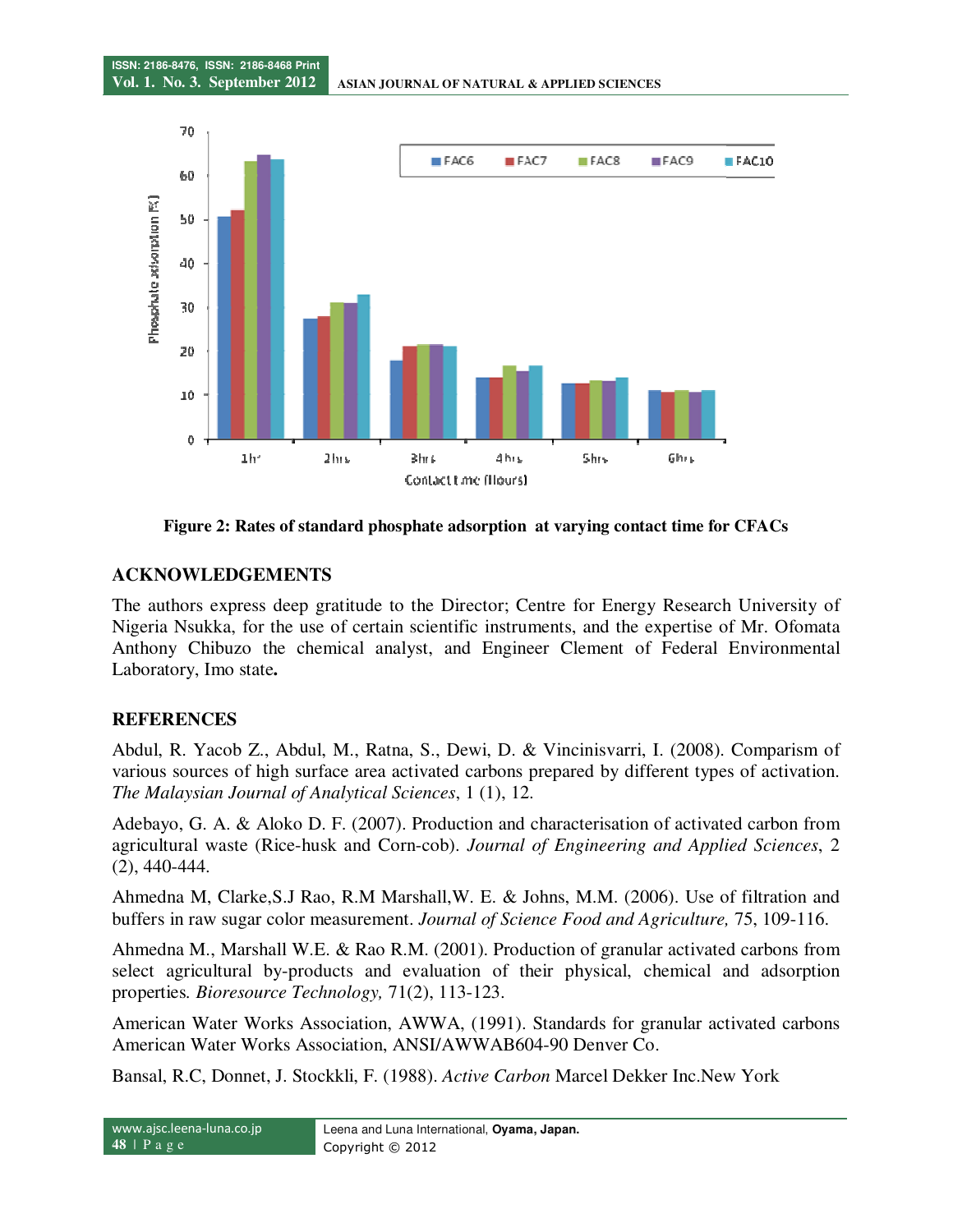Buszek, B. Swiatkowski, Zietek, B. & Trznadel, J. (2000). Adsorption properties and porous structure within granules of activated carbons with different burn-off. *Elsviea – Fuel*, 79, 1247 – 1253.

Carrott, J. A., Nabais, J.M.V. & Ribeiro Carrott, M.M.L. (2001). Preparation of activated carbon fibres from acrylic textile fibre. *Carbon*, 39, 1543 – 1555.

Collin, J. G. & Yii, F. (2008). Textural and chemical characterization of activated carbons prepared from rice husk (*Oryza sativa*) using a two- stage activation process. *Journal of Engineering Science and Technology,* 3(3), 234 – 24.

Collin G.J., Fauziah A.A., Hasnul F.M.Z. & Siti F.D. (2006). Treatment of landfill leachate in Kayu Madang, Sabah: Porosity and adsorption studies (Part 2). *Asian Chemistry Letters,*10 (3-4), 89-94.

Diao Y., Walawender W.P., & Fan L.T. (2002). Activated carbons prepared from phosphoric acid activation of grain sorghum, *Bioresource Technology,* 81(1), 45-52.

Dastgeib S.A. & Rockstraw D.A. (2001). Pecan shell activated carbon: synthesis, characterization, and application for the removal of copper from aqueous solution. *Carbon*, 39, 1849-1855.

Ekpete, A. O, Horsfall Jr M. & Tarawou, T. (2010). Potentials of fluted and commercial activated carbons for phenol removal in aqueous systems. ARPN-*Journal of Engineering and Applied Sciences,* 5 (9), 39-47.

 Gergova, K., Petrov, N., & Eser, S. (1994). Adsorption properties and microstructure of activated carbons from agricultural by-products by stream

pyrolysis. *Carbon*, 32 (4), 693-702.

Gimba, C. & Musa, I. (2007). Preparation of activated carbon from agricultural waste; cyanide binding with activated carbon matrix from coconut shell. *Journal of Chemical Society, Nigeria.* 32: 167 – 170.

Grigis, B.S. & Ishak, M. F. (1999). Activated carbon from cotton stalks by impregnated with phosphoric acid. *Material Letters,* (39), 107-114.

Hernandez, J.R, Aquino,L.F & Capareda, S.C. (2007). Activated carbon production from pyrolysis and steam activation of cotton gin trash ASABE 076084 Minneapolis Convention Center Minnesota USA

Jagtoyen M. & Derbyshire, F (1998). Activated carbons from yellow polar and white oak by phosphoric acid activation. *Carbon*, 36, 1085 – 1097.

Karthikeyan**,** S., Sivakumar, P. & Palanisamy, P.N. (2008). Novel activated carbons from agricultural wastes and their characterization. *E-Journal of Chemistry,* 5 (1), 409-426.

Khadija, Q., Inamullah, B., Rafique, K. & Abdul, K.A. (2008). Physical chemical analysis of activated carbon prepared from sugarcane bagasse and use for sugar decolorisatoin. *International Jounal of Chemical and Biomolecular Engeneering,* 1(3), 145-149.

Lafi, W.K. (2001). Production of activated carbon from acorns and olive seeds. *Biomass and Bioenergy*, 20(1), 57-62.